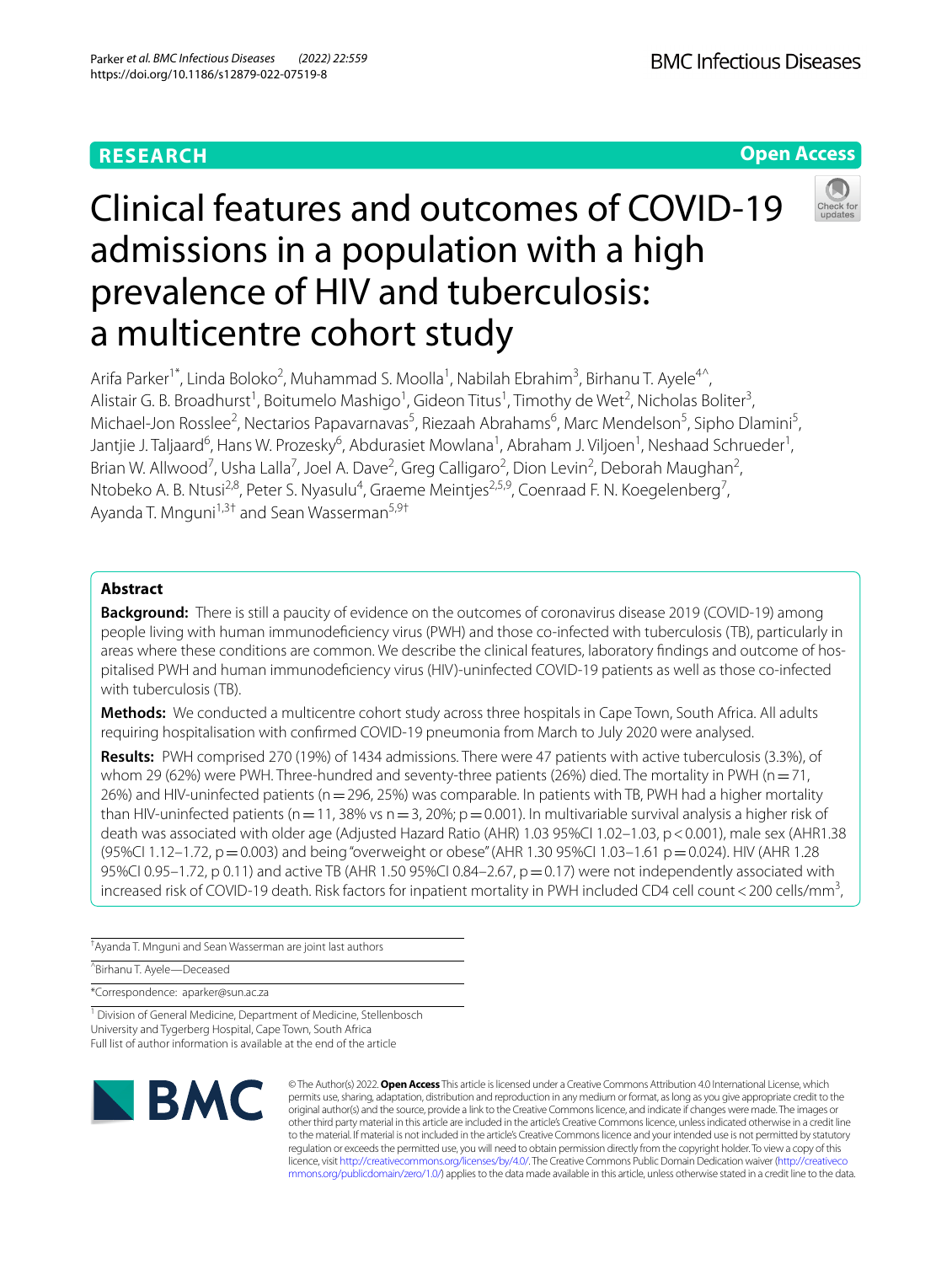higher admission oxygen requirements, absolute white cell counts, neutrophil/lymphocyte ratios, C-reactive protein, and creatinine levels.

**Conclusion:** In a population with high prevalence of HIV and TB, being overweight/obese was associated with increased risk of mortality in COVID-19 hospital admissions, emphasising the need for public health interventions in this patient population.

**Keywords:** HIV, COVID-19, Tuberculosis, Obesity

# **Introduction**

There is still a paucity of evidence on the outcomes of coronavirus disease 2019 (COVID-19) among people living with human immunodefciency virus (PWH) and those co-infected with tuberculosis (TB), particularly in areas where these conditions are common. Southern Africa has the highest human immunodefciency virus (HIV) prevalence [[1\]](#page-7-0) and one of the highest incidence rates of TB globally. [[2\]](#page-7-1) With the added high local burden of non-communicable diseases (NCDs) [[3,](#page-7-2) [4](#page-7-3)] our study population is uniquely suited to explore the interplay between the efects of these colliding pandemics on the epidemiology of COVID-19.  $[5]$  $[5]$  The first COVID-19 case in South Africa was reported in March 2020, with the peak of the frst wave occurring in July 2020. [\[6](#page-7-5)]

HIV is associated with reduced T-cell mediated and humoral immune responses increasing host susceptibility to opportunistic infections. [\[7](#page-7-6)] Severe COVID-19 is associated with elevated pro-infammatory cytokines and innate immune responses, and it has been hypothesized that the immune defciency seen in HIV may ameliorate severe acute respiratory syndrome coronavirus 2 (SARS-CoV-2) pathology. [[8\]](#page-7-7) It has also been suggested that antiretroviral therapy (ART) may have some activity against SARS-CoV-2. [\[9](#page-7-8)] Emerging evidence suggests that HIV and TB co-infection is associated with a reduced T cell and humoral response to SARS-CoV-2, and that SARS-CoV-2 itself reduces CD4 T cell lymphocyte levels, which may be mechanisms for poor clinical outcomes [[10\]](#page-7-9).

Comorbidities, including hypertension, diabetes mellitus and obesity are known to be associated with severe COVID-19 and poor outcomes  $[11-13]$  $[11-13]$ . These comorbidities are associated with COVID-19 admission in PWH and some studies have suggested that, similar to HIV-uninfected patients, a higher burden of these NCDs may be driving COVID-19 mortality in PWH [[7,](#page-7-6) [14,](#page-8-1) [15](#page-8-2)].

A systemic review of earlier studies done globally [\[7](#page-7-6)] did not show an increased mortality risk in PWH, but the outcomes in these studies may have been limited by small sample sizes. In contrast, larger studies have since demonstrated increased mortality risk in PWH [[16](#page-8-3)[–18](#page-8-4)]. While a large South African population cohort study demonstrated an increased risk of COVID-19 mortality in both PWH and TB  $[16]$  $[16]$ , this study did not have access to data usually present in patient folders, such as prevalence of obesity in COVID-19 admissions, and this may have influenced the results. There is a paucity of outcome data for patients with TB and COVID-19. Very few studies, with small sample sizes, have investigated mortality in patients with active TB and COVID-19 [[19–](#page-8-5)[21](#page-8-6)].

The primary aim of this study was to describe the clinical features, laboratory fndings and outcome of PWH and HIV-uninfected COVID-19 hospitalised patients, and specifcally to determine whether an independent association of HIV, TB and other comorbidities exist, with in-hospital mortality in all COVID-19 admissions. The secondary aims were to identify predictors of inpatient mortality in PWH admitted to hospital with COVID-19.

# **Methods**

# **Study design and population**

This observational study included all patients, 18 years and older with COVID-19 as confrmed by a positive SARS-CoV-2 reverse transcriptase polymerase chain reaction (RT-PCR) result requiring hospital admission from the 1st of March 2020 until the 31st of July 2020. Data was captured prospectively at Tygerberg Hospital (TBH) and Khayelitsha District Hospital (KDH), and retrospectively at Groote Schuur Hospital (GSH) from a prospective application-based registry. Patients were followed up until hospital admission course (either discharge or death) was completed. Patients with missing outcome data were excluded. Our study cohort was previously included in a population-based cohort study described elsewhere [[16\]](#page-8-3).

#### **Settings**

GSH (893 beds) and TBH (1380 beds) are urban tertiary academic referral hospitals which serve the greater Western Cape population. KDH is a 330-bed district hospital in Khayelitsha, a peri-urban township community with a very high burden of HIV and TB. Ethical approval with waiver of informed consent for this study was obtained from the Health Research Ethics Committee (HREC) of the University of Cape Town (HREC REF: 285-2020) for GSH and the Stellenbosch University HREC for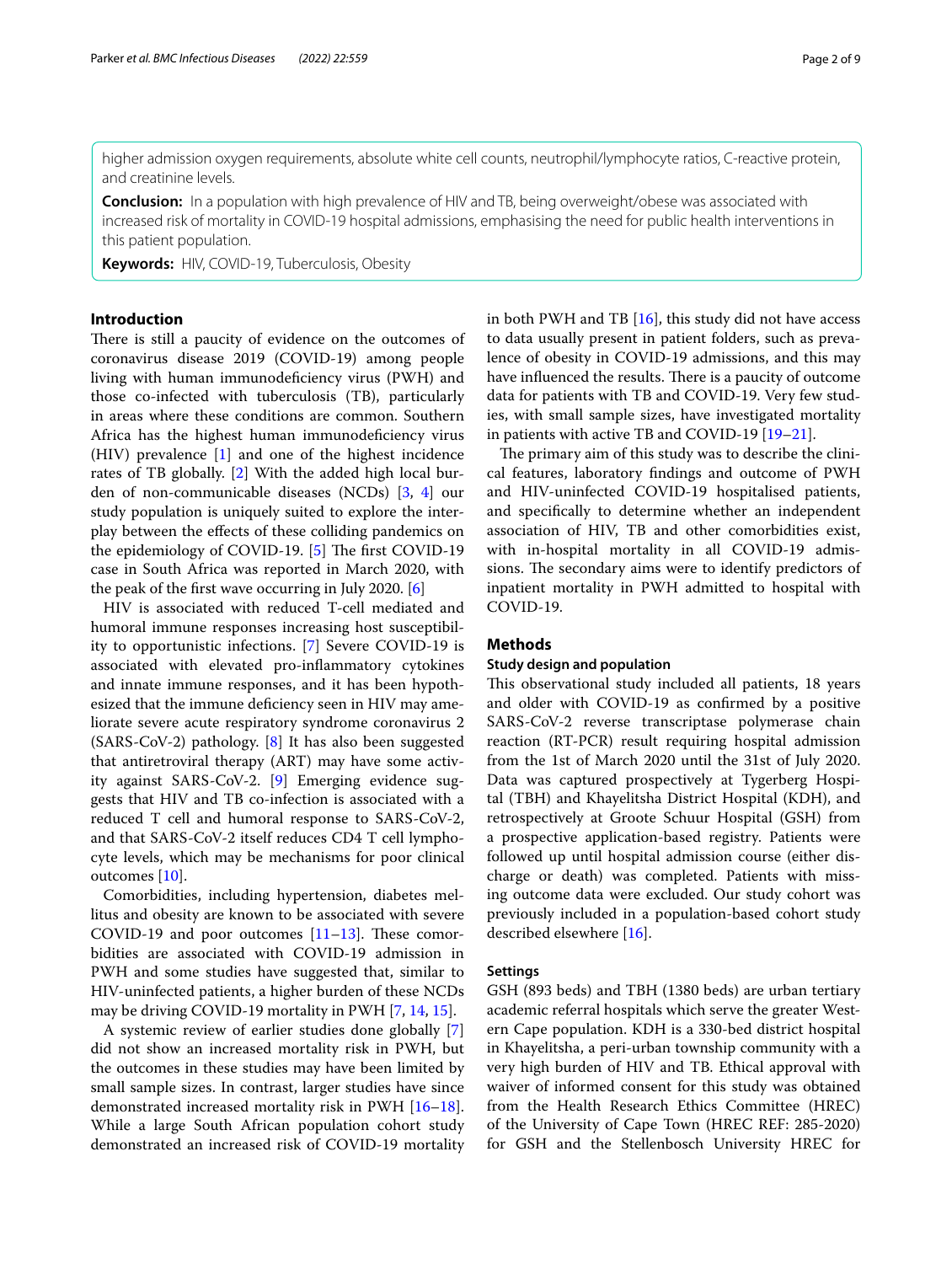TBH (N20/04/002\_COVID-19) and KDH (N20/05/020\_ COVID-19). TBH provides tertiary level care services for KDH, which includes the transfer of patients requiring higher level of care (non-invasive or invasive ventilation) to TBH. These duplicate admissions of transferred patients were merged as a single hospital admission.

# **Data collection**

We collected demographic, clinical and laboratory data. Clinical data included symptoms on admission to hospital, the presence of comorbidities including HIV (a diagnostic and confrmatory fourth-generation HIV chemiluminescence-immunoassay was routinely performed on all patients for whom the HIV status was not known), hypertension, diabetes, overweight/obesity (defned by a clinician's impression of overweight/obesity), any underlying cardiac and chronic kidney diseases (as recorded in the clinical notes), and active or previous TB. Active TB was defned as any patient who was prescribed TB treatment by the patient care team (either commenced prior to or during admission). We also captured a measure of pre-morbid functional status utilising a clinical frailty scale (CFS), which graded frailty on a score ranging from 1 (very ft) to 9 (terminally ill) [\[22](#page-8-7)].

Laboratory values collected included the partial pressure of arterial oxygen (in mmHg) to fraction of inspired oxygen (P:F ratio), the white blood cell (WBC), the neutrophil to lymphocyte ratio (N:L ratio), serum creatinine and the C-Reactive Protein (CRP). CD4 cell counts and HIV viral loads in PWH were captured if they were performed within a year of admission or on admission. Investigations and management were performed as part of routine care and thus at the discretion of treating clinicians.

## **General patient management**

During the frst wave, all COVID-19 infected patients, including PWH and TB, were routinely managed with supplemental oxygen, awake proning, and enoxaparin. Prior to the release of the Recovery trial results [\[23](#page-8-8)], steroids were prescribed on an "ad hoc" basis, at the discretion of the patient care team, and was only adopted as routine standard of care thereafter [[24](#page-8-9)].

# **Statistical analysis**

We analysed demographic and clinical characteristics as well as pre-existing comorbidities at baseline and compared them between the two groups 'HIV-uninfected and PWH'. We further computed the frequencies and proportions of these characteristics and compared the differences between these groups using  $X^2$  test of independence. We used the Wilcoxon rank-sum tests to compare between mild/moderate and severe/critical cases using medians parameter values. We conducted a univariable logistic regression analysis to assess individual factors associated with in-hospital mortality. To assess independent factors associated with mortality we included all factors with a  $p < 0.1$  in the univariable model into a stepwise forward selection multivariable logistic regression model for crude and adjusted Odds Ratios, and COX proportional model to calculate crude and adjusted Hazard Ratios. We used the Hosmer and Lemeshow's goodness-of-ft test to assess how well the model ftted the data. We conducted stratifed analysis to evaluate factors associated with mortality among PWH. We determined the relationship between specifc exposure factors and mortality using Odds Ratios, Risk Ratios, and corresponding 95% Confdence Intervals. Factors with p<0.05 were considered signifcantly associated with mortality. All analyses were performed using Stata software version 16.1 (College Station, TX, USA).

# **Results**

There were 1556 admissions across the three study sites during the enrolment period. Of these GSH, TBH and KDH had 571, 597 and 388 admissions, respectively. A total of 1434 patients were included in the fnal analysis, of whom 270 (19%) were PWH (Fig. [1](#page-3-0)).

The baseline characteristics and indices of severity of PWH and HIV-uninfected patients are summarised in Table [1](#page-4-0). There were more females than males in both the overall cohort ( $n=817$ , 57%;  $p < 0.001$ ) and in PWH (n=183, 68%). PWH were younger [median age 46 years (interquartile range  $(IQR)$  39–52 vs 54 IQR 43–65],  $p < 0.001$ ]. The most common symptoms in both PWH and HIV-uninfected patients on admission were cough, shortness of breath and fever. PWH were more likely to have diarrhoea ( $p < 0.001$ ) and less likely to have anosmia  $(p=0.03)$ .

Active TB was present in 47 patients (3.3%). Active TB  $(n=29, 10.7\%; p<0.001)$  or a prior history of TB  $(n=37,$ 13.7%; p < 0.001) was more prevalent in PWH than HIVuninfected patients. PWH infected with TB had higher mortality than HIV-uninfected patients with TB ( $n=11$ , 38% vs  $n = 3$ , 20%;  $p = 0.001$ ).

In total, 373 (26%) patients died, including 71 deaths in PWH (26%) and 296 deaths in HIV-negative patients (25%). On multivariable logistic regression analysis, HIV was found to be an independent predictor of mortality [adjusted odds ratio (AOR) 1.56, 95% confdence interval  $(95\%CI)$  1.11–2.2, p = 0.011], along with older age (AOR 1.04 per year 95%CI 1.03–1.05, p<0.001), male sex (AOR 1.62 95%CI 1.25–2.08, p<0.001) and being 'overweight or obese' (AOR 1.51 95%CI 1.16–1.96  $p = 0.002$ ). Patients with active TB had an increased odds of mortality (AOR 2.01 95%CI 1.01–4.02, p=0.049). A past history of TB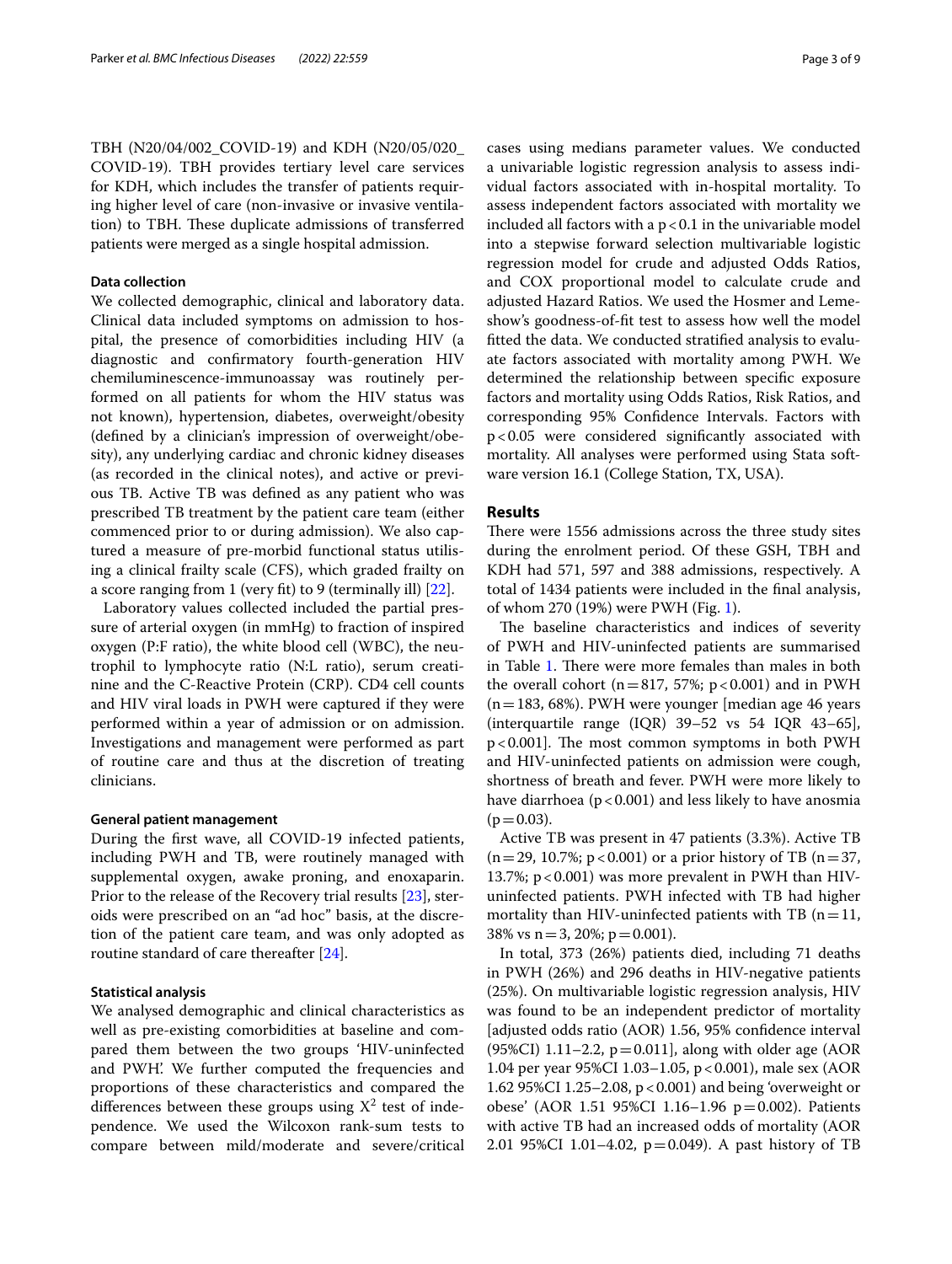

<span id="page-3-0"></span>was not predictive of outcome (AOR 1.62 95%CI 0.96– 2.72,  $p=0.07$ ). While diabetes and hypertension were associated with mortality in unadjusted analysis, this was not found to be statistically signifcant when adjusting for potential confounders (Table [2](#page-5-0)). On Cox regression analysis, a higher risk of death was associated with older age (Adjusted hazard ratio (AHR) 1.03 95%CI 1.02– 1.03, p<0.001), male sex (AHR1.38 (95%CI 1.12–1.72,  $p=0.003$ ) and being "overweight or obese" (AHR 1.30 95%CI 1.03-1.61 p=0.024) (Table [2\)](#page-5-0).

In PWH, 214 (79%) were on ART and 204 (78%) had HIV viral loads of < 1000 copies/mL (Tables  $3$  and  $4$ ). The CD4 cell count was  $\geq$  200 cells/mm<sup>3</sup> in 147/222 (66%) patients. A CD4 count of<200 cells/mm<sup>3</sup>, higher neutrophil and lower lymphocyte counts, and indices of illness severity (higher  $FiO<sub>2</sub>$  requirement, WBC, N:L ratio, CRP and creatinine) were predictive of inpatient mortality. HIV viral load level and ART usage were not associated with patient outcomes. PWH had a non-signifcant longer median length of stay in hospital [27 (15–39) vs. 20 (17–23) days] compared to HIV-uninfected patients.

# **Discussion**

In this multicentre cohort of patients hospitalised with COVID-19 during the frst wave in South Africa, the crude mortality rate was similar between PWH and HIV-uninfected patients. On logistic regression analysis, after adjusting for potential confounders (older age, male sex, overweight/obesity, hypertension, diabetes, active and previous tuberculosis), we found that HIV, active TB, older age, male sex and being 'overweight or obese' were associated with increased odds of death in COVID-19 admissions. However, when adjusting for time to event (survival or death), only older age, male gender and being 'overweight or obese', and not HIV or active TB, were independently associated with an increased risk of death in our study.

Earlier studies have suggested that PWH did not have increased risk of severe COVID-19 or COVID-19 mortality [[1,](#page-7-0) [4](#page-7-3), [8\]](#page-7-7), but these studies were limited by smaller sample sizes. Our study population was also included in a South African population based cohort study by Boulle et al., and on logistic regression mirrored their fnding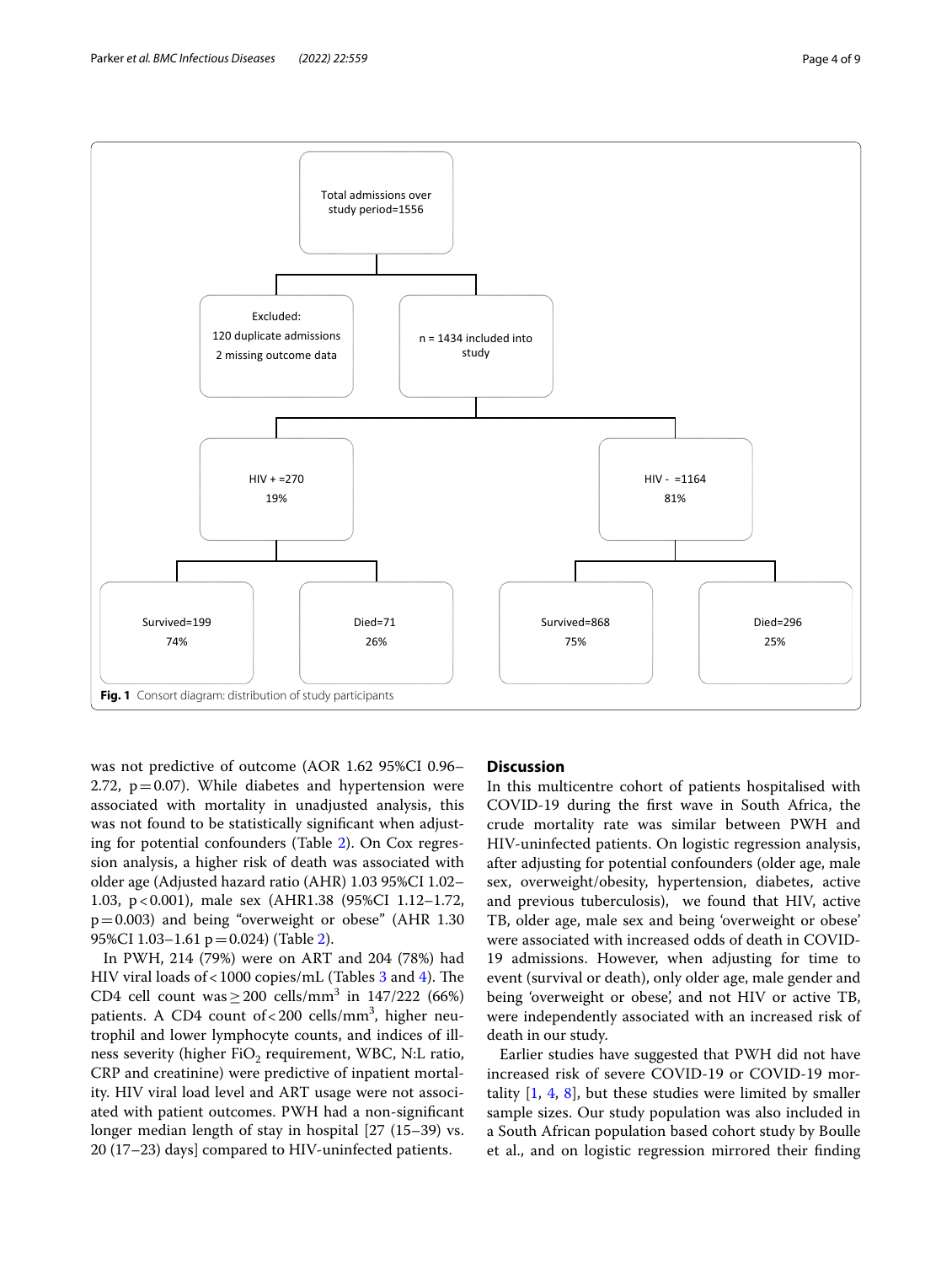<span id="page-4-0"></span>

| Table 1 Baseline clinical characteristics, laboratory data and indices of severity of People with HIV (PWH) and HIV-uninfected patients |  |
|-----------------------------------------------------------------------------------------------------------------------------------------|--|
|-----------------------------------------------------------------------------------------------------------------------------------------|--|

| Parameter (IQR)                            | Reference value | n    | <b>HIV-uninfected</b><br>$(N = 1164)$ | <b>PWH</b><br>$(N = 270)$ | p-value |
|--------------------------------------------|-----------------|------|---------------------------------------|---------------------------|---------|
| Demographics*                              |                 |      |                                       |                           |         |
| Age (years), median (IQR**)                |                 |      | 54 (43-65)                            | 46 (39 - 52)              | < 0.001 |
| Male, n (%)                                |                 |      | 530 (45.5%)                           | 85 (31.7%)                | < 0.001 |
| Female, n (%)                              |                 |      | 634 (54.5%)                           | 183 (68.3%)               |         |
| Presenting symptoms*, n (%)                |                 |      |                                       |                           |         |
| Cough                                      |                 |      | 787 (67.6%)                           | 195 (72.2%)               | 0.14    |
| Dyspnoea                                   |                 |      | 835 (71.7%)                           | 198 (73.3%)               | 0.60    |
| Fever                                      |                 |      | 507 (43.6%)                           | 122 (45.2%)               | 0.63    |
| Sore throat                                |                 |      | 197 (16.9%)                           | 36 (13.3%)                | 0.15    |
| Anosmia                                    |                 |      | 97 (8.3%)                             | 12 (4.5%)                 | 0.03    |
| Diarrhoea                                  |                 |      | 91 (7.8%)                             | 40 (14.8%)                | < 0.001 |
| Myalgia                                    |                 |      | 259 (22.3%)                           | 50 (18.5%)                | 0.18    |
| Comorbidities*, n (%)                      |                 |      |                                       |                           |         |
| Hypertension                               |                 |      | 612 (52.6%)                           | 103 (38.1%)               | < 0.001 |
| Diabetes mellitus                          |                 |      | 463 (39.8%)                           | 73 (27.0%)                | < 0.001 |
| Overweight / obese                         |                 |      | 486 (41.8%)                           | 79 (29.3%)                | < 0.001 |
| Cardiac disease                            |                 |      | 92 (7.9%)                             | $9(3.3\%)$                | .008    |
| <b>Current Tuberculosis</b>                |                 |      | 18 (1.5%)                             | 29 (10.7%)                | < 0.001 |
| Past Tuberculosis                          |                 |      | 40 (3.4%)                             | 37 (13.7%)                | < 0.001 |
| Chronic kidney disease                     |                 |      | 86 (7.4%)                             | 21 (7.8%)                 | 0.79    |
| Frailty score*, n (%)                      |                 |      |                                       |                           | 0.13    |
| Well                                       | $(1-3)$         |      | 541 (71.6%)                           | 85 (75.9%)                |         |
| Mild to moderate impairment                | $(4-6)$         |      | 193 (25,5%)                           | 26 (23.2%)                |         |
| Severe impairment                          | $(7-9)$         |      | 22 (2.9%)                             | $1(0.9\%)$                |         |
| Severity indices                           |                 |      |                                       |                           |         |
| SaO <sub>2</sub> (%)                       | 93-97%          | 1251 | 93 (87-96)                            | 93 (87-97)                | 0.40    |
| $PaO2$ (kPa)                               | $10.5 - 13.5$   | 765  | $8.2(6.4 - 10.8)$                     | $8.1(6.3 - 11.2)$         | 0.67    |
| P:F ratio                                  | $\geq 400$      | 727  | 189.3 (95.8-303.7)                    | 228.9 (128.6-432.8)       | 0.019   |
| WBC $(x 10^9/L)$                           | $3.92 - 10.40$  | 1395 | $8.23(6.23 - 11)$                     | $8.9(6.4 - 12.1)$         | 0.09    |
| N:L ratio                                  | $1 - 3$         | 1153 | 4.91 (2.95-7.79)                      | 4.69 (2.75 - 7.64)        | 0.34    |
| CRP (mg/L)                                 | < 10            | 1095 | 121 (56.5-206)                        | 165.5 (94.8-270)          | < 0.001 |
| Creatinine (µmol/L)                        | $64 - 104$      | 1375 | 80 (62-110.5)                         | 73 (57-107.3)             | 0.033   |
| Haemoglobin (g/dL)                         | $13.0 - 17.0$   | 1384 | 13.1 (11.8–14.3)                      | 12.6 (10.58-13.7)         | < 0.001 |
| Neutrophils ( $\times$ 10 <sup>9</sup> /L) | $1.60 - 6.98$   | 1148 | $6.34(4.37-9.12)$                     | $6.59(4.18 - 9.45)$       | 0.96    |
| Lymphocytes ( $\times$ 10 <sup>9</sup> /L) | $1.40 - 4.20$   | 1153 | $1.31(0.92 - 1.85)$                   | 1.42 (0.95-1.92)          | 0.14    |
| Platelets ( $\times$ 10 <sup>9</sup> /L)   | $171 - 388$     | 1360 | 248 (196-324)                         | 269 (208.5-361)           | < 0.001 |
| D-dimer (mg/L)                             | $0.00 - 0.25$   | 430  | $0.67(0.38 - 1.86)$                   | $0.79(0.35 - 2.50)$       | 0.53    |

 $^*$  Data available for n $=$  1434 patients, except Sex and Frailty score where data were available for n $=$  1432 and n $=$  868 patients respectively.  $^{**}$  IQR $=$  interquartile range. SaO2 = oxygen saturation; PaO2 = arterial partial pressure of oxygen; FiO2 = fraction of inspired oxygen; P:F ratio = partial pressure of arterial oxygen to fraction of inspired oxygen; WBC = white blood cell; N:L ratio = neutrophil to lymphocyte ratio

that HIV and active TB was independently associated with death in hospitalised COVID-19 patients [[16\]](#page-8-3). However, a limitation to that study was that clinical data such as weight was not available and could therefore not be included in adjusted analyses. Our study included clinical data captured at the bedside and found that being 'overweight or obese' was associated with a 30% increase in the risk of COVID-19 mortality in adjusted survival analysis.

Many earlier studies have found that comorbidities including hypertension, diabetes mellitus and heart disease were associated with death due to COVID-19, but did not include obesity as a risk factor [\[16](#page-8-3), [25\]](#page-8-10). Obesity has since emerged as a key risk factor for severe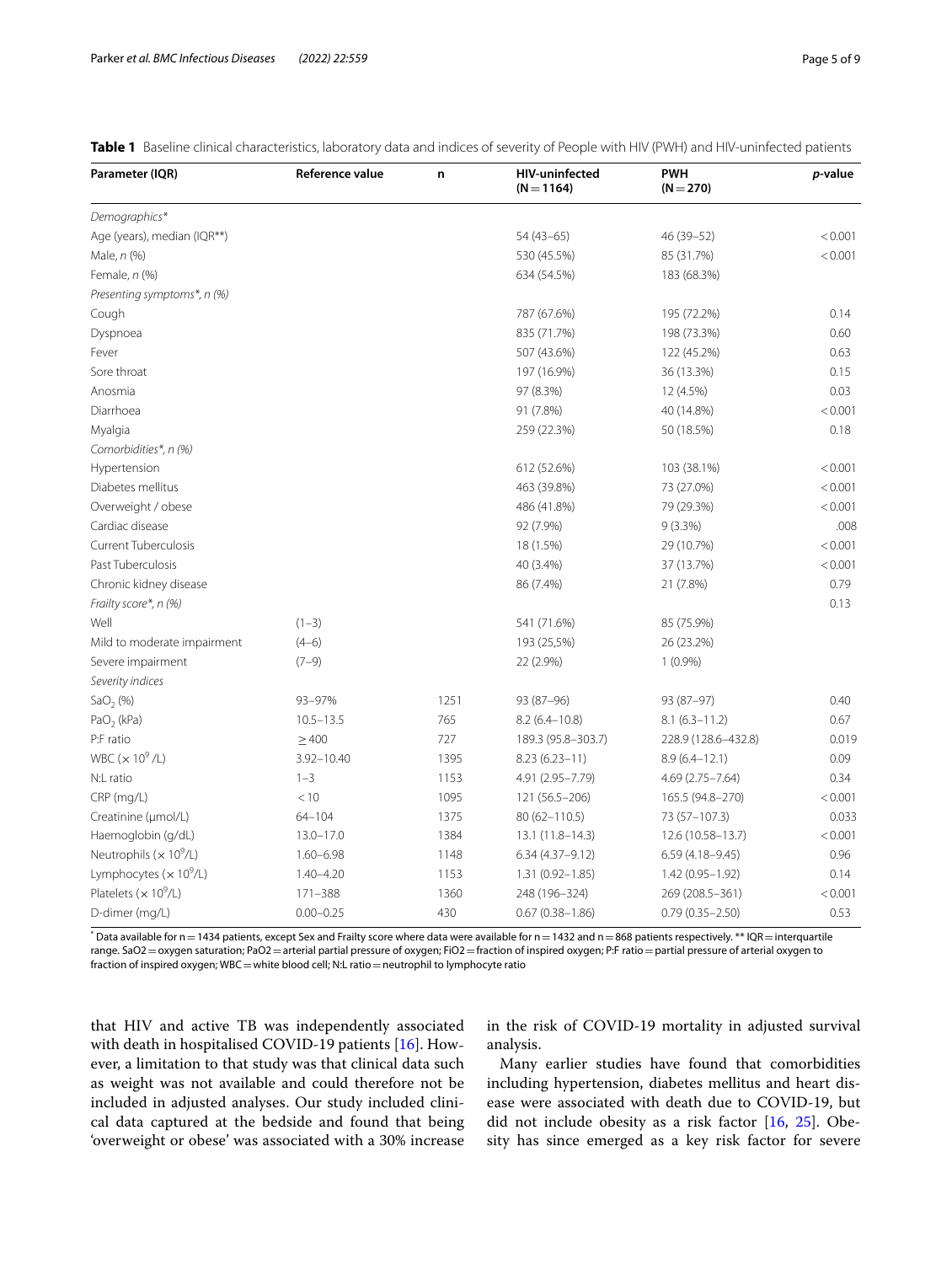<span id="page-5-0"></span>**Table 2** Crude and adjusted measures of odds ratio (OR) and hazard ratio (HR) for mortality in all patients

|                    | Unadjusted OR (CI)  | p-value | <b>Adjusted OR (CI)</b> |         | p-value Unadjusted HR (CI) | p-value | Adjusted HR (CI)    | p-value |
|--------------------|---------------------|---------|-------------------------|---------|----------------------------|---------|---------------------|---------|
| Older Age*         | 1.04 (1.03-1.05)    | < 0.001 | 04 (1.03-1.05)          | < 0.001 | $1.02(1.02 - 1.03)$        | < 0.001 | $1.03(1.02 - 1.04)$ | < 0.001 |
| Male sex           | 1.45 (1.14 - 1.84)  | 0.002   | $.62(1.26 - 2.08)$      | < 0.001 | $1.27(1.03 - 1.57)$        | 0.025   | $.38(1.12 - 1.72)$  | 0.003   |
| Overweight/obesity | .23 (0.98-1.58)     | 0.07    | $.51(1.16 - 1.96)$      | 0.002   | $1.11(0.90 - 1.37)$        | 0.32    | $1.29(1.03 - 1.61)$ | 0.024   |
| <b>HIV</b>         | 1.05 (0.77-1.41)    | 0.77    | $.56(1.11 - 2.21)$      | 0.01    | $1.07(0.82 - 1.40)$        | 0.60    | 1.28 (0.95-1.72)    | 0.11    |
| <b>Diabetes</b>    | 1.51 (1.18–1.92)    | 0.001   | $1.14(0.86 - 1.49)$     | 0.359   | $1.21(0.98 - 1.49)$        | 0.08    | $0.99(0.79 - 1.24)$ | 0.95    |
| Hypertension       | 1.81 (1.42-2.31)    | < 0.001 | $1.14(0.85 - 1.53)$     | 0.388   | $1.50(1.21 - 1.86)$        | < 0.001 | $.01(0.99 - 1.01)$  | 0.091   |
| Active TB          | $1.24(0.66 - 2.35)$ | 0.51    | $2.01(1.01 - 4.02)$     | 0.049   | 1.03 (0.59-1.79)           | 0.92    | $.50(0.84 - 2.67)$  | 0.170   |
| Previous TB        | 1.52 (0.93-2.47)    | 0.09    | $.62(0.96 - 2.72)$      | 0.07    | 1.12 (0.75-1.69)           | 0.57    | $1.18(0.77 - 1.82)$ | 0.430   |

*CI* confdence interval, *HIV* human immunodefciency viruses, *TB* tuberculosis

\* Per one year increase in age

<span id="page-5-1"></span>**Table 3** Baseline clinical predictors of outcome in among People with HIV (PWH, n = 270)

| Parameter                  | <b>Survivors</b><br>$n = 199(73.7%)$ | <b>Non-survivors</b><br>$n = 71(26.3%)$ | RR (95% CI)          | P value |
|----------------------------|--------------------------------------|-----------------------------------------|----------------------|---------|
| On ART $(n = 214)$         | 153 (71.5%)                          | 61 (28.5%)                              | $0.90(0.79 - 1.01)$  | 0.11    |
| Not on ART $(n = 56)$      | 46 (82.1%)                           | 10 (17.9%)                              |                      |         |
| Current TB $(n=29)$        | 18 (62.1%)                           | 11 (37.9%)                              | $1.52(0.91 - 2.55)$  | 0.13    |
| Previous TB $(n = 37)$     | 25 (67.6%)                           | 12 (32.3%)                              | $1.28(0.77 - 2.14)$  | 0.36    |
| Overweight $(n = 79)$      | 59 (74.7%)                           | 20 (25.3%)                              | $1.95(.0.61 - 1.48)$ | 0.81    |
| Diabetes ( $n = 73$ )      | 52 (71.2%)                           | 21 (28.8%)                              | $1.13(0.73 - 1.75)$  | 0.57    |
| Hypertension ( $n = 103$ ) | 71 (68.9%)                           | 32 (31.1%)                              | $1.33(0.89 - 1.98)$  | 0.16    |

*ART* antiretroviral treatment, *TB* tuberculosis, *RR* risk ratio

COVID-19 and mortality [\[26](#page-8-11), [27\]](#page-8-12). Similarly, our study found that diabetes and hypertension were associated with mortality in unadjusted analysis, but not when adjusted for other confounders, like obesity and HIV. Our data suggests that obesity, prevalent in the patients with hypertension or diabetes, may be driving mortality in patients with these comorbidities. A possible explanation for this is the fact that the receptors, which enable SARS-CoV-2 entry into cells, angiotensin-convertingenzyme 2 (ACE 2) and in theory dipeptidyl peptidase 4 (DPP4), have increased expression on adipocytes of obese people  $[28]$  $[28]$ . There is a suggestion that the adipocyte could be a viral reservoir resulting in an increased SARS-CoV2 viral load. This, coupled with impaired T cell mediated immune responses seen in obesity, may result in the cytokine release syndrome resulting in COVID-19 mortality [\[29\]](#page-8-14). It remains unclear whether obesity may be infuencing COVID-19 related mortality in PWH, since formal body mass indices (BMI) are not routinely measured in many studies, and this comorbidity may therefore be underrepresented.

This was a relatively well-controlled HIV cohort with the majority of PWH on ART and with HIV viral loads of < 1000 copies/mL in approximately three quarters. A third of patients however had CD4 counts of < 200 cells/mm<sup>3</sup>. Caution should be applied in the interpretation of this CD4 count association, as the CD4 status may not refect baseline immune status as a number of CD4 counts were performed on the acute COVID-19 admission, where both acute illnesses and SARS-CoV-2 infection are documented to decrease circulating lymphocyte populations [[30\]](#page-8-15).

Previous studies have failed to show diferences in laboratory parameters of disease severity between PWH and HIV-uninfected patients [\[13](#page-8-0), [31](#page-8-16)]. In our study PWH had signifcantly higher CRP levels and lower haemoglobin and creatinine levels suggesting underlying chronic disease and immune activation. The CRP, a non-specifc marker of infammation, may be elevated due to a sustained immune response from HIV infection itself [[32\]](#page-8-17), or due to co-infections, such as TB or pneumonia [[33](#page-8-18)]. In a study of patients with appendicitis the mean CRP was signifcantly higher in PWH compared to HIV-uninfected patients, despite similar clinical features [[34](#page-8-19)]. Further research is needed to ascertain whether immune dysregulation in HIV may result in an exaggerated immune response to COVID-19, resulting in higher CRP levels. We also found that previously reported indices of severity and elevated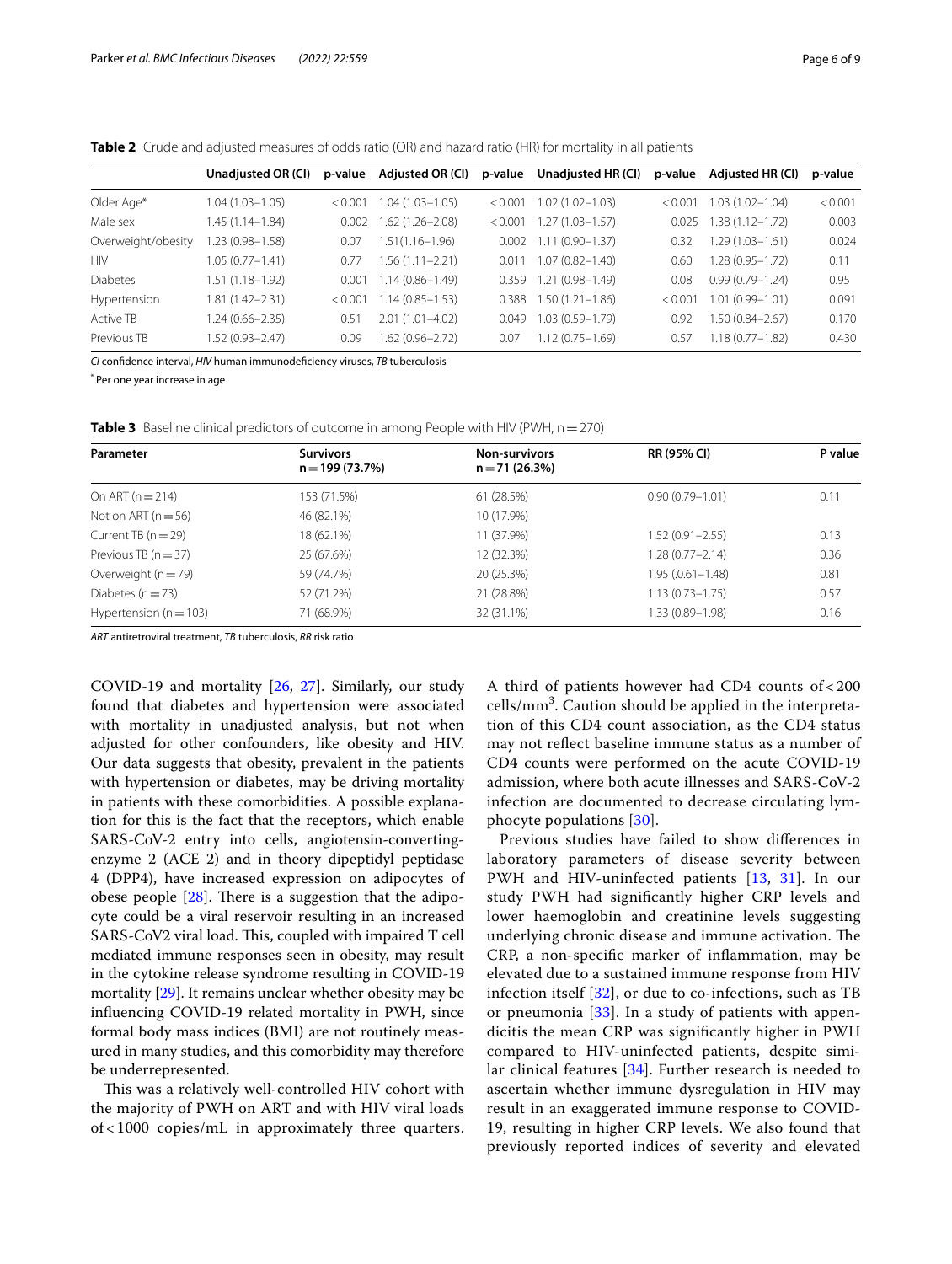<span id="page-6-0"></span>**Table 4** Baseline laboratory predictors of outcome in among People with HIV (PWH,  $n = 270$ )

| Parameter*                                               | <b>Survivors</b><br>$n = 199(73.7%)$ | <b>Non-survivors</b><br>$n = 71(26.3%)$ | COR** (95% CI)         | P value |
|----------------------------------------------------------|--------------------------------------|-----------------------------------------|------------------------|---------|
| $CD4 (n = 222)$                                          |                                      |                                         | $1.92(1.03 - 3.56)$    | 0.04    |
| $\geq$ 200 (n = 147)                                     | 116 (78.9%)                          | 31 (21.1%)                              |                        |         |
| $<$ 200 (n = 75)                                         | 49 (65.3%)                           | 26 (34.7%)                              |                        |         |
| HIV viral load ( $n = 262$ )                             |                                      |                                         | $1.70(0.82 - 3.5)$     | 0.15    |
| $<$ 1000 (n = 204)                                       | 146 (71.6%)                          | 58 (28.4%)                              |                        |         |
| $>1000$ (n = 58)                                         | 47(81.0%)                            | 11 (19.0%)                              |                        |         |
| PaO <sub>2</sub> (kPa) ( $n = 150$ )                     | $8.8(6.5 - 11.7)$                    | $7.2(5.9 - 10.5)$                       | $0.97(0.91 - 1.04)$    | 0.39    |
| $FiO2$ (%) (n = 178)                                     | $0.21(0.21 - 0.4)$                   | $0.4(0.21 - 0.8)$                       | $5.34(1.53 - 18.63)$   | 0.01    |
| P:F ratio ( $n = 147$ )                                  | 264.3 (159.9-344.2)                  | 172.5 (84-242.8)                        | $0.997(0.983 - 1.010)$ | 0.64    |
| $WBC(n = 269)$                                           | $8.3(6.12 - 11.1)$                   | $10.23(8.4 - 14.0)$                     | 1.093 (1.036-1.154)    | 0.001   |
| N:L ratio ( $n = 227$ )                                  | $4.0(1.45-6.7)$                      | $6.6(4.2 - 11.8)$                       | $1.12(1.06 - 1.19)$    | < 0.001 |
| $CRP(n=214)$                                             | 145 (77-240.5)                       | 247 (151.5-336)                         | 1.005 (1.002-1.007)    | < 0.001 |
| Creatinine ( $\mu$ mol/L) (n = 266)                      | 71 (53.25 - 96.75)                   | 89.5 (63.75 - 275)                      | $1.003(1.001 - 1.004)$ | < 0.001 |
| Haemoglobin (g/dL) (n = 266)                             | 12.7 (10.8-13.8)                     | $12.3(9.3 - 13.5)$                      | $1.021(0.99 - 1.05)$   | 0.15    |
| HbA1c $(\%)$ (n = 81)                                    | $7.5(6.8-8.4)$                       | $7.0(6.0-8.3)$                          | $0.98(0.95 - 1.02)$    | 0.42    |
| Neutrophils ( $\times$ 10 <sup>9</sup> /L) ( $n = 225$ ) | $5.74(3.95 - 8.34)$                  | $8.25(6.35-11.65)$                      | $1.102(1.04 - 1.17)$   | 0.002   |
| Lymphocytes ( $\times$ 10 <sup>9</sup> /L) ( $n = 227$ ) | $1.57(1.08 - 2.03)$                  | $1.18(0.77 - 1.78)$                     | $0.51(0.31 - 0.8)$     | 0.004   |
| Platelets ( $\times$ 10 <sup>9</sup> /L) ( $n = 265$ )   | 268 (212.3-357.75)                   | 276 (197-367)                           |                        | 0.289   |
| D-dimer (mg/L) $(n = 52)$                                | $0.61(0.35 - 2.36)$                  | $0.88(0.54 - 6.81)$                     | $1.15(0.98 - 1.33)$    | 0.78    |

*SaO2*oxygen saturation, *PaO2* arterial partial pressure of oxygen, *FiO2* fraction of inspired oxygen, *P:F ratio* partial pressure of arterial oxygen to fraction of inspired oxygen, *WBC* white blood cell, *N/L ratio* neutrophil to lymphocyte ratio, *HbA1c* glycated haemoglobin

\*Median (IQR) unless otherwise stated

\*\*COR, crude odds ratio

markers of inflammation on admission  $[26]$  $[26]$ , were associated with adverse outcomes in HIV patients.

Evidence now suggests that immune dysregulation in PWH with lower CD4 counts could potentially result in an exaggerated immune response and increased risk of severe COVID-19 by reducing the overall SARS-CoV-2 specific CD4 T cells [[10](#page-7-9), [35](#page-8-20)]. The impact of HIV on poor outcomes could relate to HIV-related immunosuppression impairing initial viral control thereby allowing higher viral replication which then sets off greater secondary innate response [\[30\]](#page-8-15). Some studies have hypothesised that antiretroviral medicines may have some activity against SARS-CoV-2 [[36](#page-8-21), [37](#page-8-22)], but despite our high ART coverage, mortality was not lower in PWH, not supporting a clinically meaningful efect.

With widespread and efective ART coverage, PWH are now living longer and are at risk of NCDs [\[9\]](#page-7-8). The high prevalence of NCDs in PWH in this study and others [\[1](#page-7-0), [9,](#page-7-8) [10](#page-7-9)] highlights the importance of incorporating prevention and management of NCDs at HIV clinics.

There is a paucity of data on the association of TB with outcome of COVID-19  $[38]$  $[38]$  $[38]$ . The first global cohort of COVID-19 patients with current and previous TB, included patients from 8 countries mainly in Europe [\[20](#page-8-24)]. This study had a sample size of only 49 patients (of whom 42 had active TB, and 7 had previous TB) with a mortality rate of 12.3% (6/49). Motto et al. subsequently merged this cohort with 20 hospitalised patients and demonstrated that eight out of the 69 patients died (11.6%) [\[21](#page-8-6)]. This study concluded that the mortality was higher in older patients with comorbidities and that TB might not be a major determinant of mortality. Our study demonstrated that mortality was higher in PWH compared to those without HIV who were co-infected with TB. While we were able to demonstrate increased odds of death in COVID-19 patients who had active TB on logistic regression analysis, this fnding was not duplicated on survival regression analysis, suggesting overestimation of the true measure of association. There was also no association with mortality in those with a prior history of TB. In addition to HIV itself, potential hypotheses for the increased risk of deaths in PWH could be dual lung pathology, thrombo-embolic events, or possibly delayed TB diagnosis and presentation due to COVID-19 restrictions or lockdowns, resulting in patients being unable to access care [[39,](#page-8-25) [40](#page-8-26)].

Our study has certain limitations, not uncommon with operational data. Laboratory tests were not done in all patients as these were done at the discretion of the treating clinicians. Since this missing data was not random,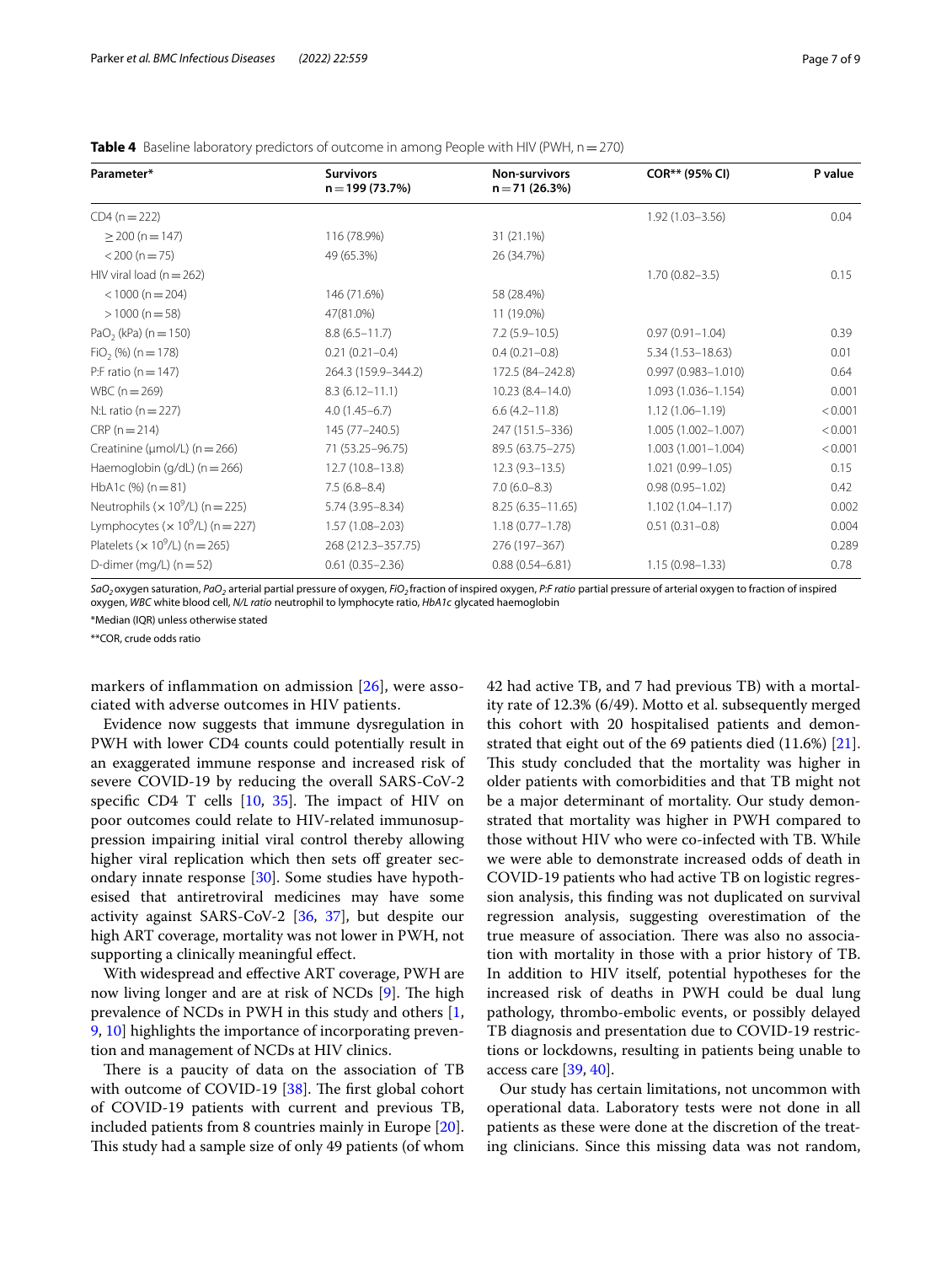this may have introduced bias. The true extent of obesity may have been underrepresented since formal BMI measurements were not routinely performed in all cases, due to infection control measures and severity of patient illness. CD4 counts may have been done during the acute admission which may limit interpretation of this variable. Evidence supporting the use of corticosteroids emerged during the study period [[23](#page-8-8)], resulting in changes to treatment protocol. Lack of data regarding steroid prescription may have thus infuenced our results. Lack of data regarding the site (pulmonary vs. extrapulmonary) and treatment duration of TB is another limitation which may have provided additional insight about TB and COVID-19 co-infection. This study was conducted early in the pandemic when the original SARS-CoV-2 virus was dominant. Further research is needed to assess the clinical impact of emerging SARS-CoV-2 variants of concern in PWH and TB.

In conclusion, in this population with a high HIV and TB prevalence, we found that older age, male gender and being overweight or obese were independently associated with an increased risk of death in COVID-19 hospital admissions. While HIV and active TB were associated with increased odds of death on logistic regression, this fnding was not duplicated on survival regression analysis, suggesting overestimation of the true measure of association. Our fndings emphasise the importance of public health measures to curb obesity, to minimise the risk of severe illness and death among these patients. These patient groups should be prioritised in COVID-19 public health responses, including vaccine allocation.

#### **Acknowledgements**

This manuscript is dedicated to the late Prof. Birhanu T. Ayele, and all our patients and their families who were afected by COVID-19. We thank Fundiswa Manona and Divola Heradien from Anova Health. We acknowledge the effort of the staff of the three hospitals for their dedication in caring for the patients hospitalised with COVID-19.

#### **Author contributions**

AP, JTT, CFNK, GM and SW conceptualised the study. AP, MSM, GT, AGBB, BM, NE, CFNK and LB performed the data collection. BTA, LB and PSN analysed the data. AP was the primary author of the initial manuscript. All authors critically reviewed, contributed, read and approved the fnal manuscript.

#### **Funding**

SW was supported by Wellcome Trust (Grant number 203135/Z/16/Z and 104803), and National Institutes of Health (K43TW011421).

#### **Availability of data and materials**

The datasets used and analysed for this study are available from the corresponding author upon reasonable request.

# **Declarations**

#### **Ethics approval and consent to participate**

Research was performed in accordance with the guidelines as set out by the Declaration of Helsinki. Ethical approval with waiver of informed consent for this study was obtained from the Health Research Ethics Committee (HREC) of the University of Cape Town (HREC REF: 285-2020) for GSH and

the Stellenbosch University HREC for TBH (N20/04/002\_COVID-19) and KDH (N20/05/020\_COVID-19). Administrative permissions to obtain data was granted by all three hospitals.

#### **Consent for publication**

Not applicable.

#### **Competing interests**

The authors declare that they have no competing interests.

#### **Author details**

<sup>1</sup> Division of General Medicine, Department of Medicine, Stellenbosch University and Tygerberg Hospital, Cape Town, South Africa. <sup>2</sup> Department of Medicine, University of Cape Town, Cape Town, South Africa.<sup>3</sup> Department of Medicine, Khayelitsha District Hospital, Cape Town, South Africa. <sup>4</sup>Division of Epidemiology and Biostatistics, Department of Global Health, Stellenbosch University, Cape Town, South Africa.<sup>5</sup> Division of Infectious Diseases and HIV Medicine, Department of Medicine, University of Cape Town, Cape Town, South Africa. <sup>6</sup> Division of Infectious Diseases, Department of Medicine, Stellenbosch University and Tygerberg Hospital, Cape Town, South Africa. 7 Division of Pulmonology, Department of Medicine, Stellenbosch University and Tygerberg Hospital, Cape Town, South Africa. <sup>8</sup> Present Address: Extramural Unit on Intersection on Noncommunicable Diseases and Infectious Diseases, South African Medical Research Council, Cape Town, South Africa. <sup>9</sup>Institute for Infectious Disease and Molecular Medicine, Wellcome Centre for Infectious Diseases Research in Africa, University of Cape Town, Cape Town, South Africa.

Received: 26 November 2021 Accepted: 1 June 2022

# **References**

- <span id="page-7-0"></span>1. UNAIDS. HIV and AIDS estimates, South Africa. [https://www.unaids.org/](https://www.unaids.org/en/regionscountries/countries/southafrica) [en/regionscountries/countries/southafrica](https://www.unaids.org/en/regionscountries/countries/southafrica). Accessed March 27, 2020.
- <span id="page-7-1"></span>2. World Health Organisation. WHO: Global TB Report 2020. [https://www.](https://www.who.int/publications/i/item/9789240013131) [who.int/publications/i/item/9789240013131](https://www.who.int/publications/i/item/9789240013131). Accessed April 12, 2021.
- <span id="page-7-2"></span>3. National Department of Health, Statistics South Africa, South African Medical Research Council I. South Africa Demographic and Health Survey 2016: Key Indicators. 2017. [https://dhsprogram.com/pubs/pdf/FR337/](https://dhsprogram.com/pubs/pdf/FR337/FR337.pdf) [FR337.pdf](https://dhsprogram.com/pubs/pdf/FR337/FR337.pdf). Accessed March 27, 2021.
- <span id="page-7-3"></span>4. Mayosi BM, Benatar SR. Health and health care in South Africa–20 years after Mandela. N Engl J Med. 2014;371(14):1344–53.
- <span id="page-7-4"></span>5. Parker A, Karamchand S, Schrueder N, et al. Leadership and early strategic response to the SARS-CoV-2 pandemic at a COVID-19 designated hospital in South Africa. S Afr Med J. 2020;110(6):5–7. [https://doi.org/10.7196/](https://doi.org/10.7196/SAMJ.2020V110I6.14809) [SAMJ.2020V110I6.14809](https://doi.org/10.7196/SAMJ.2020V110I6.14809).
- <span id="page-7-5"></span>6. An update on COVID-19 outbreak in South Africa The frst and the second wave of COVID-19 cases in South Africa, January 2021. [https://www.nicd.](https://www.nicd.ac.za/wp-content/uploads/2021/01/An-update-on-COVID-19-outbreak-in-South-Africa_The-first-and-second-wave.pdf%0A%0A) [ac.za/wp-content/uploads/2021/01/An-update-on-COVID-19-outbr](https://www.nicd.ac.za/wp-content/uploads/2021/01/An-update-on-COVID-19-outbreak-in-South-Africa_The-first-and-second-wave.pdf%0A%0A) [eak-in-South-Africa\\_The-frst-and-second-wave.pdf%0A%0A](https://www.nicd.ac.za/wp-content/uploads/2021/01/An-update-on-COVID-19-outbreak-in-South-Africa_The-first-and-second-wave.pdf%0A%0A). Accessed November 23, 2021.
- <span id="page-7-6"></span>7. Mirzaei H, McFarland W, Karamouzian M, Sharif H. COVID-19 among people living with HIV: a systematic review. AIDS Behav. 2020. [https://doi.](https://doi.org/10.1007/s10461-020-02983-2) [org/10.1007/s10461-020-02983-2](https://doi.org/10.1007/s10461-020-02983-2).
- <span id="page-7-7"></span>8. Laurence J. Why aren't people living with HIV at higher risk. JAMA. 2020;34(6):1–2. <https://doi.org/10.1001/jama.2020.6548.8>.
- <span id="page-7-8"></span>9. Shiau S, Krause KD, Valera P, Swaminathan S, Halkitis PN. The burden of COVID-19 in people living with HIV: a syndemic perspective. AIDS Behav. 2020;24(8):2244–9. [https://doi.org/10.1007/s10461-020-02871-9.](https://doi.org/10.1007/s10461-020-02871-9)
- <span id="page-7-9"></span>10. Riou C, du Bruyn E, Stek C, et al. Relationship of SARS-CoV-2–specifc CD4 response to COVID-19 severity and impact of HIV-1 and tuberculosis coinfection. J Clin Invest. 2021. <https://doi.org/10.1172/jci149125>.
- <span id="page-7-10"></span>11. Zhou F, Yu T, Du R, et al. Clinical course and risk factors for mortality of adult inpatients with COVID-19 in Wuhan, China: a retrospective cohort study. Lancet. 2020;395(10229):1054–62. [https://doi.org/10.1016/S0140-](https://doi.org/10.1016/S0140-6736(20)30566-3) [6736\(20\)30566-3.](https://doi.org/10.1016/S0140-6736(20)30566-3)
- 12. Docherty AB, Harrison EM, Green CA, et al. Features of 20 133 UK patients in hospital with COVID-19 using the ISARIC WHO clinical characterisation protocol: prospective observational cohort study. BMJ. 2020;369(March):1–12.<https://doi.org/10.1136/bmj.m1985>.